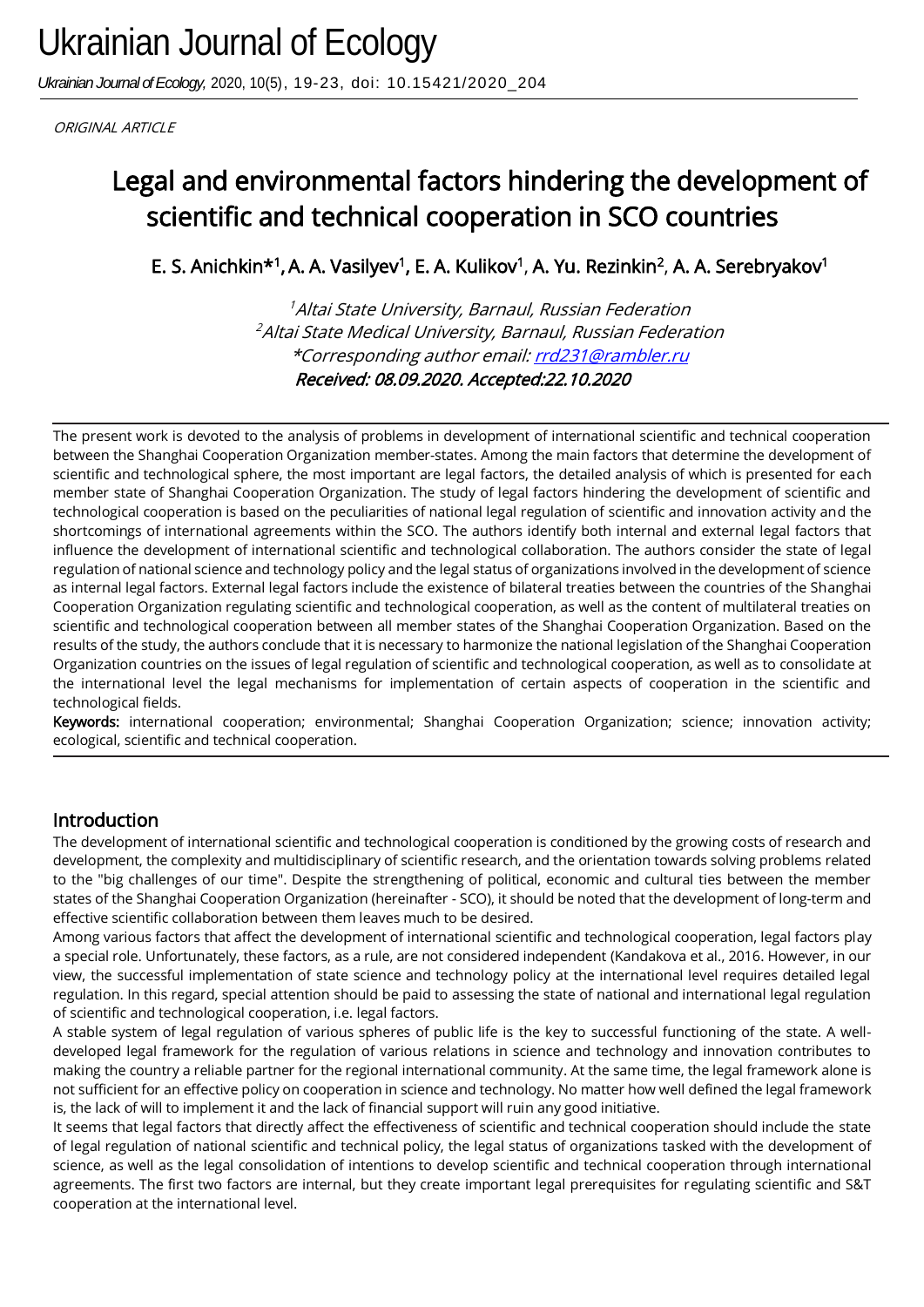A detailed analysis of the above legal factors in relation to the SCO member-states will make it possible to identify the "bottlenecks" that hinder the construction of a large-scale and sustainable system of scientific and technological cooperation within this international organization.

# Materials and methods

Issues of international scientific and technical cooperation are quite widely covered in the literature. As a rule, these studies consider the state of interstate cooperation in the field of science and technology between developed and developing countries, including some SCO countries. Thus, some studies are devoted to the analysis of scientific cooperation between the European Union and Russia (Haegeman et al., 2020) and between the European Union and China (Kwok et al., 2019). Other studies compare data for several developed and developing countries at once (Xu, Yun, 2018). Some works analyze the peculiarities of bilateral cooperation in science and technology of individual SCO countries (Varaprasad Sekhar, 2005). However, there are no studies devoted to the analysis of legal factors hampering the development of international scientific and technological cooperation between SCO countries. In this regard, this work summarizes the regulatory legal material, including national and international, on all SCO member-states: the Republic of India, the Republic of Kazakhstan, the People's Republic of China, the Kyrgyz Republic, the Islamic Republic of Pakistan, the Russian Federation, the Republic of Tajikistan, the Republic of Uzbekistan. The objectives of this work necessitate the application of several research methods.

When considering legal factors of development of international scientific and technical cooperation, it is justified to apply a comparative legal method. The work contains a comparative analysis of both national legislation of the SCO countries on legal regulation of state scientific and technical policy and international agreements of the SCO member-states in the field of scientific and technical cooperation. The use of comparative legal method allowed determining the effectiveness of counteracting internal threats to international cooperation in the field of science and technology.

The use of formal legal method allowed to understand the content of legal rules enshrined in the national legislation of the SCO countries, to assess the quality of regulatory and legal regulation of relations arising in connection with scientific and technical activities. At the same time, more than ten normative acts of the SCO member-states regulating the basis of national state scientific and technical policy, including the issues of international cooperation, were studied. In addition, as part of this work bilateral and multilateral agreements between SCO countries in the field of scientific and technical cooperation were studied, and data on the existence of bilateral agreements in the field of science and technology between the individual states under study were summarized.

## Results

Domestic legal factors affecting the development of scientific and technical cooperation.

In the Russian Federation the basis for legal regulation of the state scientific and technical policy is contained in the Federal Law of 23.08.1996 № 127-FZ "On Science and State Scientific and Technical Policy" (On Science, 2019). This normative act regulates in detail such issues as legal status of subjects of scientific and scientific-technical activity, order of organization and principles of regulation of scientific and scientific-technical activity, order of formation and implementation of state scientific-technical policy, state support of innovations. It also pays some attention to international scientific and technological cooperation, but most of these provisions are of a blanket nature and are specified in other sources. For example, involvement of foreign citizens in implementation of innovative scientific and technological projects is regulated by Article 20 of the Federal Law of 29.07.2017 № 216-FZ "On innovative scientific and technological centers and on amendments to certain legislative acts of the Russian Federation" (On Innovative, 2019).

Recently, more and more attention has been paid to the development of international scientific and technical cooperation in the Russian Federation. Thus, the Concept of International Scientific and Technical Cooperation of the Russian Federation was approved by Resolution of the Government of the Russian Federation No. TG-P8-952 dated February 8, 2019. In this Concept, state policy in this area is considered through the prism of scientific diplomacy - "a system of interaction between scientists, research teams, and organizations engaged in research and development, and the activities of government agencies related to it, aimed at developing international relations, taking into account the interests of the Russian Federation, the development of dialogue between the scientific and technological community and improving mutual understanding between peoples" (The concept, 2019).

However, the legal regulation of science and technology in the Russian Federation is not stable. The high dynamics of lawmaking in Russia often lead to the fact that subjects of scientific and innovation activity often face new unforeseen conditions of interaction between themselves and the state. A significant role is played by by-laws that periodically create unreasonable obstacles and complicate communication between scientific communities from foreign countries.

In the Russian Federation, organizations that are responsible for the development of science are represented primarily by state academies of science. A special role is played by the Russian Academy of Sciences, which provides scientific management of scientific research in the Russian Federation and conducts scientific research. Despite the fact that it is possible to create public academies of sciences in Russia, the state academies of sciences, as well as state scientific and educational institutions, demonstrate a greater contribution to science and efficiency (On Modern Problems, 2019).

The dependence of scientific institutions on the government significantly reduces their independence, makes them dependent on the political situation and to some extent limits the freedom of scientific creativity.

In the Republic of India, the main policy document in the field of science and technology is the Science, Technology and Innovation Policy 2013 (Science, 2013). It sets out the main elements of India's science, technology and innovation policy, national development goals and objectives for science and innovation and directions for attracting private funding for research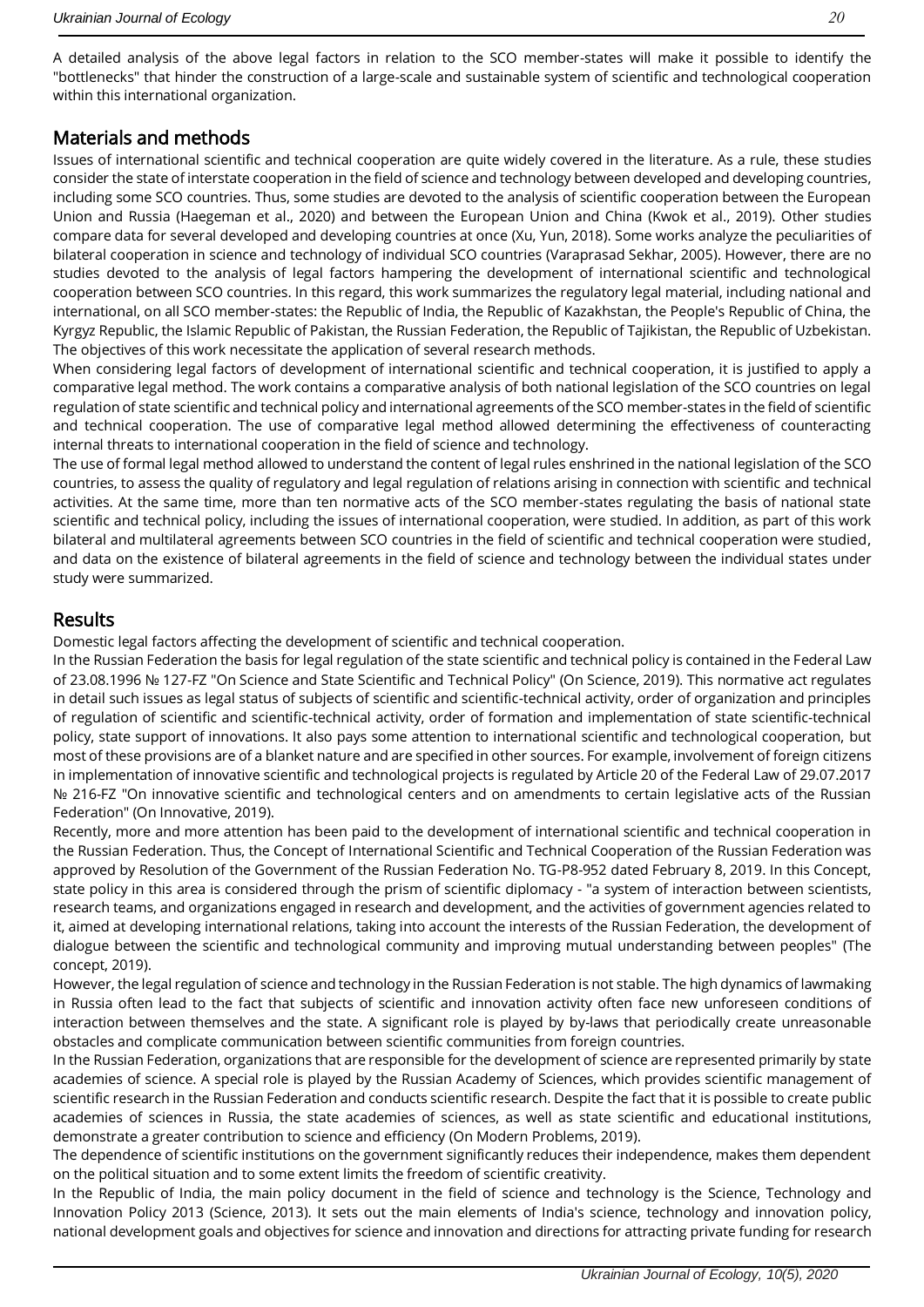and development. International cooperation is also an important focus of this document. It proposes to develop strategic bilateral and multilateral partnerships with other nations based on the principles of science diplomacy, technological synergy and technology acquisition. It is noteworthy that India's legal system has been significantly influenced by common law. It is reflected not only in the legal terms and designs used, but also in legal technology in general. This distinction complicates the interaction on legal aspects of scientific and technical cooperation between India and most of the SCO countries, which gravitate towards the Romano-Germanic legal system.

The People's Republic of China is one of the world leaders in the development of science and technology. This is due both to the implementation of successful foreign experience in science and technology management and to the well-thought-out state science and technology policy. Its basis is regulated by such documents as the Planning Program for the Improvement of the Quality of Science in the country in 2006-2010-2020; the State Long-term and Medium-term Planning Program for the Development of Talents for 2010-2020; the Law of the People's Republic of China on Science and Technology Progress of 1993. (as amended in 2007); the Law of PRC on the dissemination of scientific and technological knowledge, 2002; and the Law of PRC on Innovation Policy, 2002 (Anichkin et al., 2019). The goals of public policy in the field of science and technology, sources of funding for scientific research, and cooperation between scientific institutions and production enterprises are set out in the Law of PRC on Science and Technology Progress of 1993 (as amended in 2007, Law, 1993).

At first glance, the functioning of the Chinese Academy of Sciences brings the Chinese system of organizations involved in science management closer to the Russian approach. However, since the early 2000s, there has been a steady downward trend in the centralization of science and innovation management in China (Ivanov, 2018). Nevertheless, the impact of state institutions on the scientific community in China remains significant.

In addition, it should be noted that despite the liberalization of investment laws (in March 2019, China adopted a new law "On Foreign Investment", which significantly expanded the opportunities for foreign investment in the national economy) and the reduction of the "negative list" of areas for foreign investors, a number of areas of scientific research and technology remain closed to international cooperation.

The Ministry of Foreign Trade of China has included in this list investments in human stem cell development, genetic diagnosis and the development and application of therapeutic technologies; investments in humanities and social sciences institutions; investments in geodesy, marine cartography, geodesy and aerial photography, ground surveys, boundary mapping of administrative areas, topographic maps, political zones of the world, maps of political areas of the country, provincial and lower political areas.

The basics of the public science and technology policy of the Islamic Republic of Pakistan are formulated in the National Science, Technology and Innovation Policy 2012. It is noted in this document that Pakistan has not yet become part of the global knowledge society, but the state is willing to make every effort to put the country on the path to excellence in all areas of modern science and technology (National, 2012). In terms of international science and technology cooperation, Pakistan's National Science, Technology and Innovation Policy places the cooperation with industrialized nations first, but also recognizes the importance of cooperation with developing countries, particularly with a view to adopting best practices and experiences.

The status of scientific organizations in the Islamic Republic of Pakistan is diverse. For example, the Pakistan Academy of Sciences is a non-governmental institution, the highest scientific organization in the country that brings together outstanding scientists (Pakistan, 2019). The Pakistan Council for Science and Technology, a number of other scientific, and research organizations are under the Ministry of Science and Technology (The review, 2020).

In general, the legal regulation of scientific and technological activities in Pakistan is at an early stage of development, so that most of the relevant issues, including those related to international cooperation, remain without adequate legal regulation.

In the Republic of Kazakhstan, the foundations of the state science and technology policy are set out in Law No. 407-IV of the Republic of Kazakhstan "On Science" dated 18 February 2011. Establishing the competence of state bodies in the field of science and technology, the legal status of subjects of science and technology, the procedure for management and financing of science and technology, this law in its most general form also affects international cooperation in the field of science (Article 29).

The National Academy of Sciences of the Republic of Kazakhstan is a republican public association, i.e. non-governmental organization. However, its role in the state scientific and technical policy is high because it takes part in the formation and implementation of scientific, scientific and technical and innovation policy, in the development of priority directions of science development, as well as draft regulatory legal acts in the scientific and technical sphere. In general, the Republic of Kazakhstan is characterized by a significant influence of the state in the scientific sphere. However, the lack of a comprehensive strategy for international cooperation in the field of scientific research, scientific and technological developments and innovation activity at the legislative level is a significant drawback (Matrasulov, 2017).

In the Republic of Tajikistan, the legal basis for the state science and technology policy is set out in the Law of the Republic of Tajikistan "On Science Activities and State Science and Technology Policy" of 2015. It defines the purpose and main directions of implementation of the state scientific and technical policy, main principles of the state regulation of scientific and technical activity and others. At the same time, this document does not pay significant attention to the sphere of international scientific and technical cooperation.

The Academy of Sciences of the Republic of Tajikistan, which ensures implementation and development of fundamental and applied research, coordinates academic, branch and university research activities, is a state scientific institution. However, some researchers question the effectiveness of the science management system. A. Kurbonov notes numerous problems with the state of science in the Republic of Tajikistan, including the poor quality of many studies, weak material and technical base and staff, and the inefficient use of funds allocated to finance science (Science and education, 2019).

The main provisions of the state scientific and technical policy of the Republic of Uzbekistan are stipulated in the law "On science and scientific activity" of 2019. It not only defines the main principles and directions of the sphere of science and scientific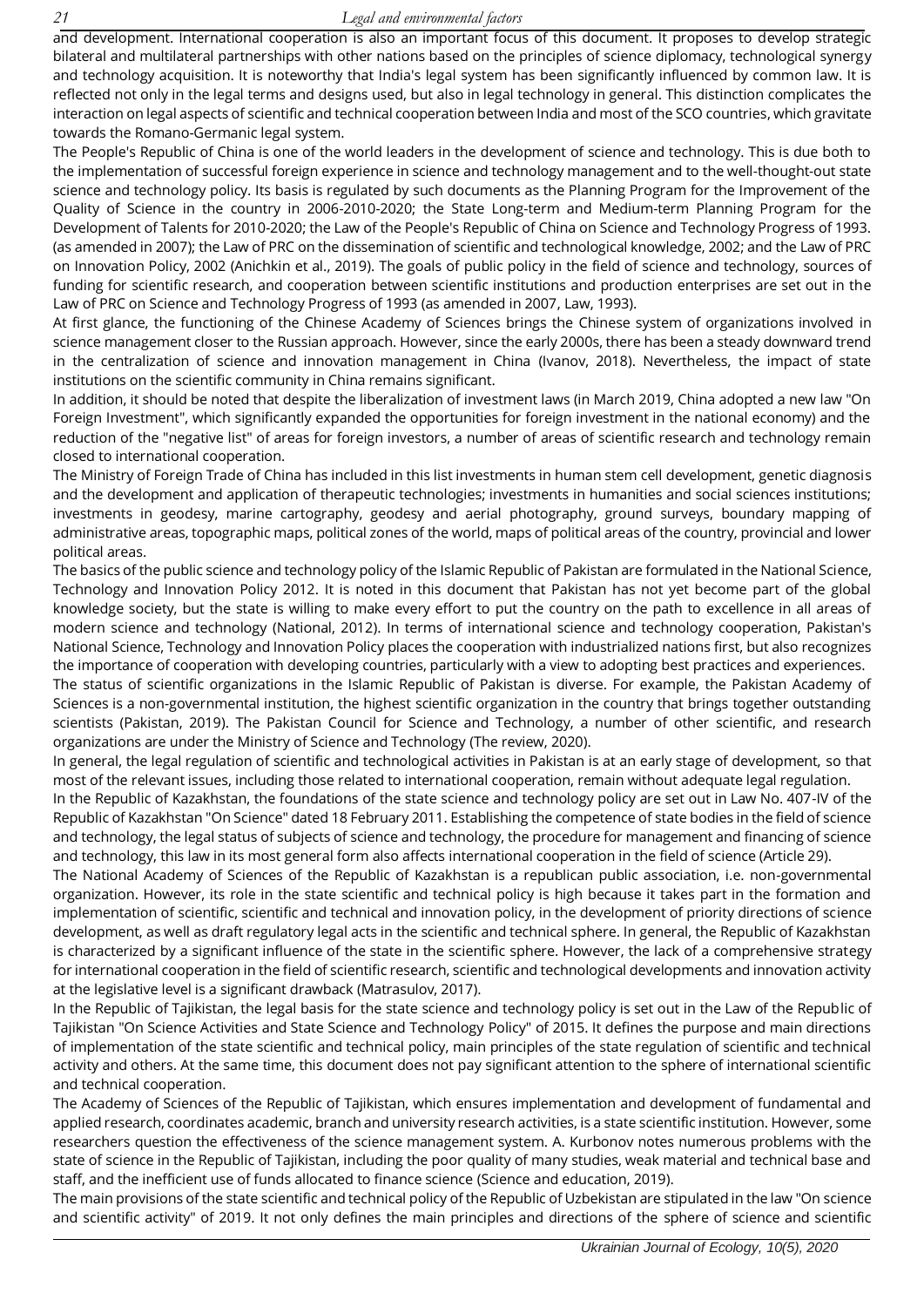activity, but also establishes the legal status and powers of the subjects of the sphere of science and scientific activity, contains norms on organization and financing of science and scientific activity. The Law also contains a number of general provisions on international cooperation in the sphere of science and scientific activity (Article 41).

The public sector prevails in the field of scientific research. The leading scientific institution is the Academy of Sciences of the Republic of Uzbekistan (state institution).

The main drawback is the declarative nature of the above norms enshrined in the national legislation of the Republic of Uzbekistan and the lack of a consistent policy to improve the legal regulation of scientific and technical activities.

The main regulatory document defining the state scientific and technical policy of the Kyrgyz Republic is the Law "On science and on the basis of the state scientific and technical policy" dated 16 June 2017. It should be noted that among the principles of the science and technology policy it defines the principle of maximum use of the possibilities of the world science and international science and technology cooperation to ensure scientific and technical progress. In addition, the law contains a separate chapter on international scientific and technical cooperation, which defines the areas of cooperation (joint research, scientific conferences, mobility of scientists, etc.) (Anichkin et al., 2019).

The National Academy of Sciences of the Kyrgyz Republic is a state scientific institution. Most scientific institutions have state origin and propriety.

Despite the significant updating of the legislative base on issues of legal regulation of scientific and scientific and technical activities, the practical implementation of the norms contained therein remains extremely weak. This fact demonstrates the actual absence of a science and innovation policy in the Kyrgyz Republic (Innovations, 2020). External legal factors affecting the development of scientific and technical cooperation within the SCO.

Legal factors related to the existence of partnerships between SCO countries depend on the existence of both bilateral agreements between states on scientific and technical cooperation and multilateral agreements.

Table 1 shows data on the existence of bilateral agreements on R&D cooperation between the SCO countries.

| Country      | Russia | China | India | Kazakhstan | Pakistan | Tadzhikistan | Uzbekistan | Kyrgyzstan |
|--------------|--------|-------|-------|------------|----------|--------------|------------|------------|
| Russia       |        |       |       |            |          |              |            |            |
| China        |        |       |       |            |          |              |            |            |
| India        |        |       |       |            |          |              |            |            |
| Kazakhstan   |        |       |       |            |          |              |            |            |
| Pakistan     |        |       |       |            |          |              |            |            |
| Tadzhikistan |        |       |       |            |          |              |            |            |
| Uzbekistan   |        |       |       |            |          |              |            |            |
| Kyrgyzstan   |        |       |       |            |          |              |            |            |

Table 1. Matrix of bilateral R&D cooperation in the SCO countries

As follows from the presented data, only Russia has bilateral agreements on scientific and technical cooperation with other SCO countries. China and Kyrgyzstan have the least number of such agreements with SCO countries, but their absence does not exclude the possibility of bilateral cooperation in other forms of scientific and technical cooperation. Lack of bilateral agreements may be compensated by participation of the same states in international regional organizations. For example, Kazakhstan, Russia, Tajikistan, Uzbekistan and Kirghizia, being members of the CIS, are parties to the Agreement on Cooperation in the Interstate Exchange of Scientific and Technical Information 2014. Multilateral agreement that forms the basis for longterm partnership in the field of scientific and technical cooperation between the SCO countries is the Agreement between the governments of the Shanghai Cooperation Organization member-states on scientific and technical cooperation in 2013. However, such agreements, not excluding the above, are largely of a programmatic and declarative nature and do not establish specific legal mechanisms for implementing the provisions contained therein.

# **Conclusions**

Despite the presence in all SCO countries of a certain regulatory framework that reflects the features of the state scientific and technical policy, it should be noted that the degree of its practical implementation is different. In such countries as Tajikistan, Uzbekistan, Kyrgyzstan, in general, the correct provisions of laws on development of science and technology remain largely declarative due to the lack of clear legal mechanisms for their implementation. Lack of internal success and undeveloped legal institutions reduces the attractiveness of these countries as international partners for cooperation in science and technology. In turn, the high dynamism and lack of predictability of normative activities, including those in science, technology and innovation, significantly reduces the reliability of cooperation with a state such as the Russian Federation. Finally, the membership of the SCO countries in various legal families can make the process of harmonizing the national legislation of the SCO countries on scientific and technical cooperation somewhat more difficult. In addition, a study of the national legislations of the SCO countries showed that there are no separate legal acts specifically regulating the sphere of international scientific and technical cooperation.

In most of the SCO member states, the scientific community, due to the legal status of scientific organizations, is significantly dependent on the state. This negatively affects the independence of scientific organizations and makes them vulnerable to changes in the state and political situation.